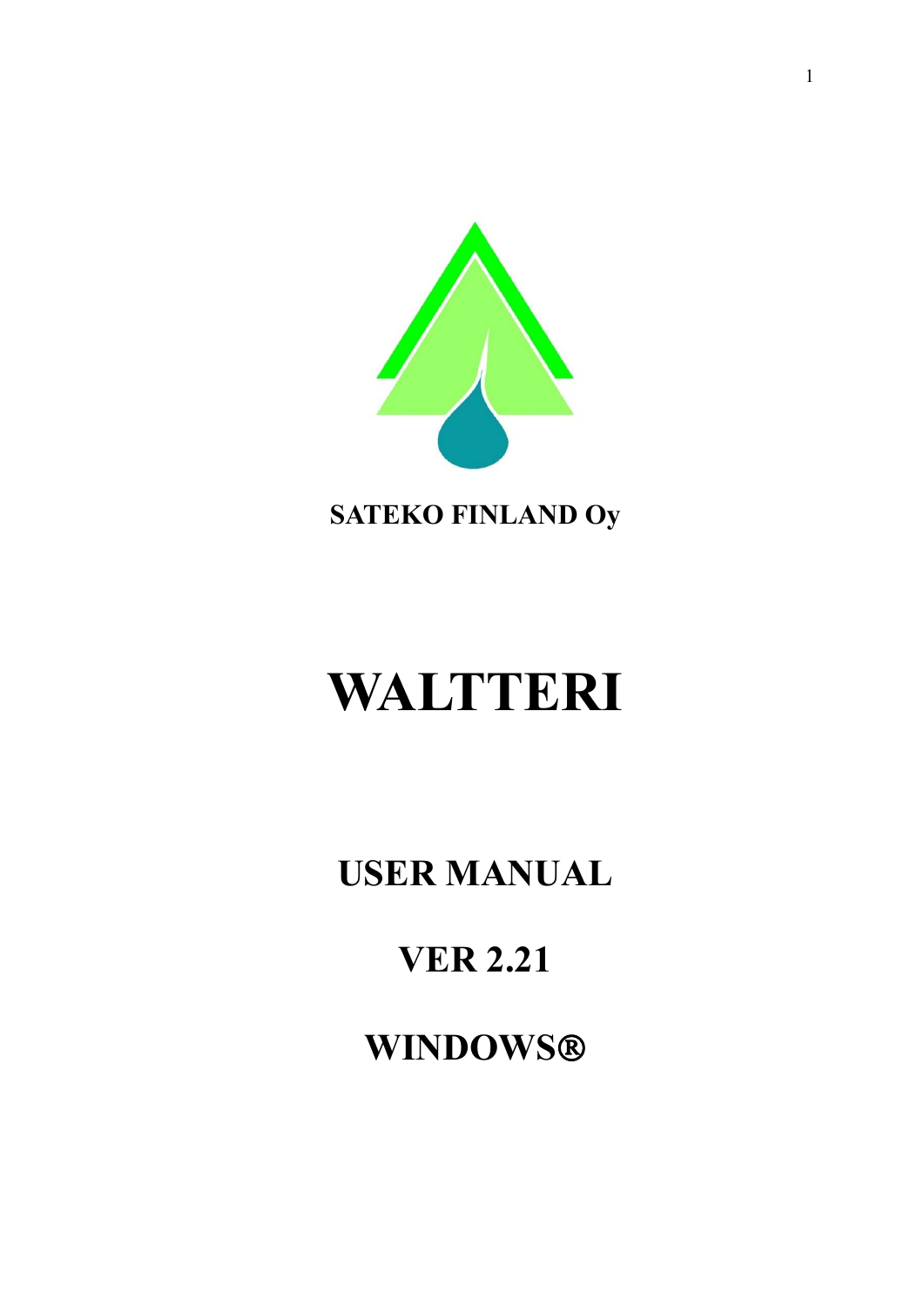#### **TABLE OF CONTENS**

| <b>TECHNICAL SPECIFICATION</b>                                                                                                                |                | 3                |
|-----------------------------------------------------------------------------------------------------------------------------------------------|----------------|------------------|
| <b>GENERAL</b><br>Measuring the moisture of the wood by using electrical moisture meter<br>Measuring technique                                | $\overline{4}$ | 4<br>4           |
| <b>MEASURING with WALTTERI</b><br>First step<br>Sample taking, saving the sample and removing the last saving                                 | 5              | 5<br>5           |
| DISPLAYING THE BIG NUMBERS                                                                                                                    |                | 6                |
| MAKEING CHANGES TO SETTINGS OF THE WALTTERI<br>Selection of a temperature<br>Selection of the timber species<br>Changing of the packet number |                | 7<br>7<br>7<br>8 |
| <b>BROWSING OF THE PACKETS</b><br>Changing of the browsing packet                                                                             |                | 9<br>9           |
| <b>REMOVING OF THE SAVED DATA</b>                                                                                                             |                | 10               |
| TIME AND DATE AND SERIAL NUMBER OF THE WALTTERI                                                                                               |                | 11               |
| <b>CHARGING THE BATTERY</b><br>Good to know                                                                                                   | 12             | 12               |
| <b>CONNECTING TO PC-COMPUTER</b><br>Installing the PC-program to computer<br>Using the PC-program on computer                                 | 13             | 13<br>13         |
| HANDLING OF THE MEASURED DATA ON THE COMPUTER                                                                                                 |                | 14               |
| <b>CALIBRATION MENU</b><br>Checking the calibration of the WALTTERI<br>Opening the saved data of calibration<br>Main menu                     | 16<br>16       | 16<br>16         |
| TRANSFERRING MEASURED DATA TO COMPUTER                                                                                                        | 17             |                  |
| <b>SETTINGS OF THE INTERFACE</b>                                                                                                              |                | 18               |
| <b>TROUBLESHOOTING</b>                                                                                                                        |                | 19               |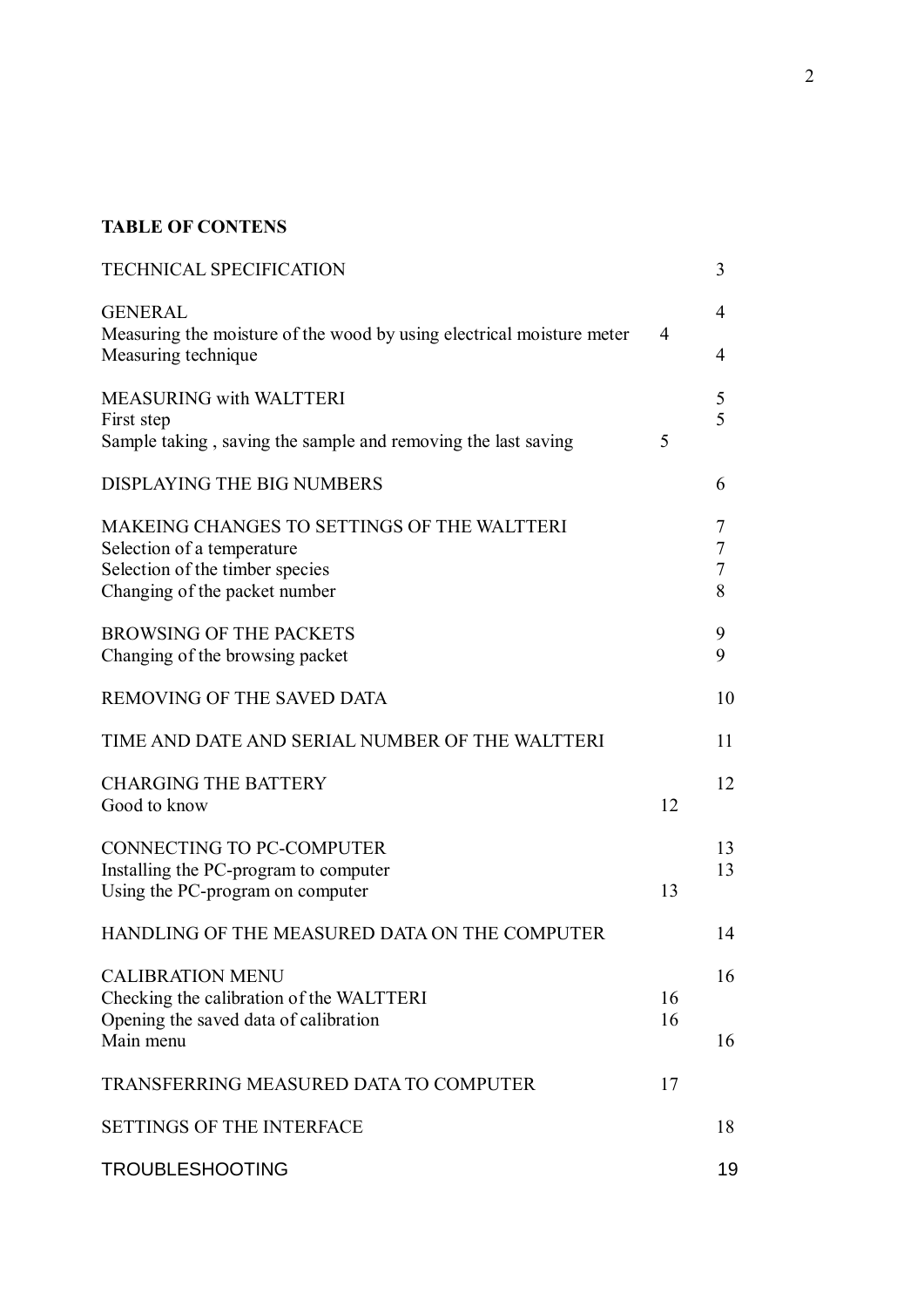#### **TECHNICAL SPECIFICATION**

### ACCURACY OF THE MEASUREMENT

Accuracy is  $\pm$  1%. Definition is 0,1%.

| <b>MEMORY CAPACITY</b>     |                                                                                                                                                                                                                   |
|----------------------------|-------------------------------------------------------------------------------------------------------------------------------------------------------------------------------------------------------------------|
|                            | It is possible to save 50 different packets and there can be 30 samples in<br>each one. Memory type is nonvolatile RAM so in the case of an bad<br>battery the samples are saved.                                 |
| <b>OPERATING TIME</b>      |                                                                                                                                                                                                                   |
|                            | At least 12h with full charged battery. Condition of the battery is<br>checked automatically every time Waltteri is switched ON. It will start<br>up only if there is enough power to work at least half on hour. |
| <b>CONNECTIONS</b>         |                                                                                                                                                                                                                   |
|                            | Connection to PC-computer with COM-interface. Connector is 9-pole D-<br>type connector. Connection between a hammer and Waltteri with UHF-<br>type connector.                                                     |
| <b>DISPLAY</b>             |                                                                                                                                                                                                                   |
|                            | 2-row, LCD-display. Automatic backlight, works 20 seconds after the<br>last touch of any button.                                                                                                                  |
| CONSTRUCTION AND MATERIALS |                                                                                                                                                                                                                   |
|                            | Casing material is ABS-plastic, display window is PVA-plastic and key<br>plate is PVA-plastic, compactness is IP550.                                                                                              |
| PC PROGRAM                 |                                                                                                                                                                                                                   |
|                            | It is possible to read and print documents separately of each packets.<br>Checking of calibration of the Waltteri is also possible.                                                                               |
| PACKING LIST               |                                                                                                                                                                                                                   |
|                            | Waltteri meter                                                                                                                                                                                                    |
|                            | 2-rail hammer, prevents harmful rotating, coaxial cable length 1.5m.<br>Composite charging unit / data transfer cable.                                                                                            |
|                            | PC-program, system DOS 4.0 or later                                                                                                                                                                               |
| <b>HAMMER</b>              |                                                                                                                                                                                                                   |
|                            | Completely made rustproof materials.                                                                                                                                                                              |
|                            | WALTTERI METER FILLS EU DIRECTIVE EMC 89/336/EEC AND IS CE-MARKED.                                                                                                                                                |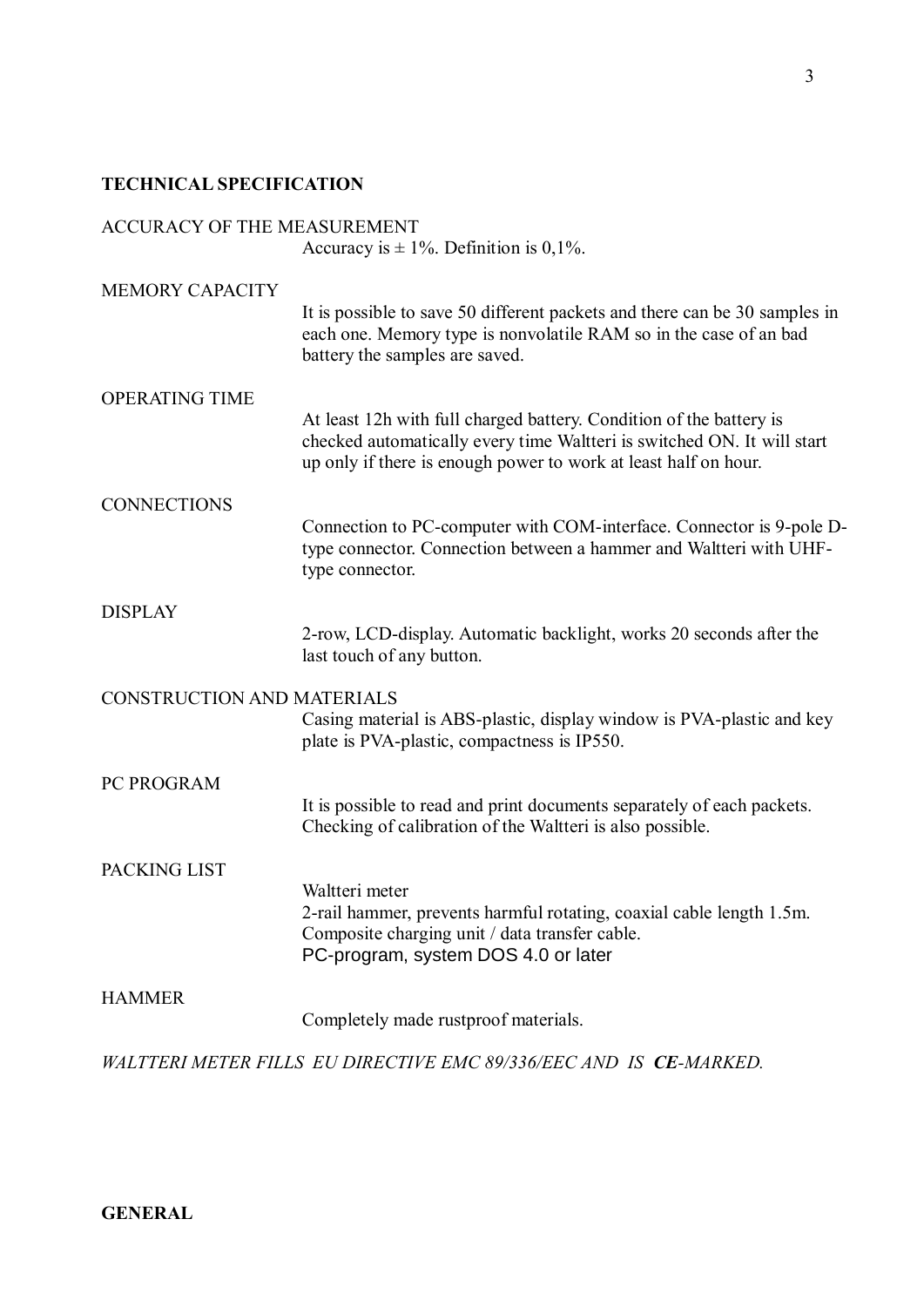#### **Measuring the moisture of the wood by using electrical moisture meter**

Measuring with the needle-meter is based on conductance of the material.

All of the materials have own specific conductance. Purity, temperature and thickness of the material do effect the conductance.

Conductivity of water is much better than wood. If there is a good purity grade and wood is dry, it is a very good insulator, unlike water which is good conductor.

> Resistant measuring by needle-meter is based on amount of water in the wood.

Measuring by needle-meter is very demanding action and it is recommended to do it as carefully as possible. To get good results there has to be many measurements and then calculate the average and dispersion of the measurements.

#### **Measuring technique**

Things to remember when meausuring with Waltteri are: a right depth of needles, takeing enough samples and that all samples are taken with same direction of wood fiber.

General rules of right depth and position of needles are:

If taking samples from the side, needles must be directed as middle as possible. Right depth is about 20% of dimension. If dimension is 100mm the right depth of the needles is 20mm.

 If taking samples from the flat side the right position of the needles is 1/3 of width from edge to center. Depth of the needles is 1/3% of dimension.

#### **MEASURING WITH WALTTERI**

**First step**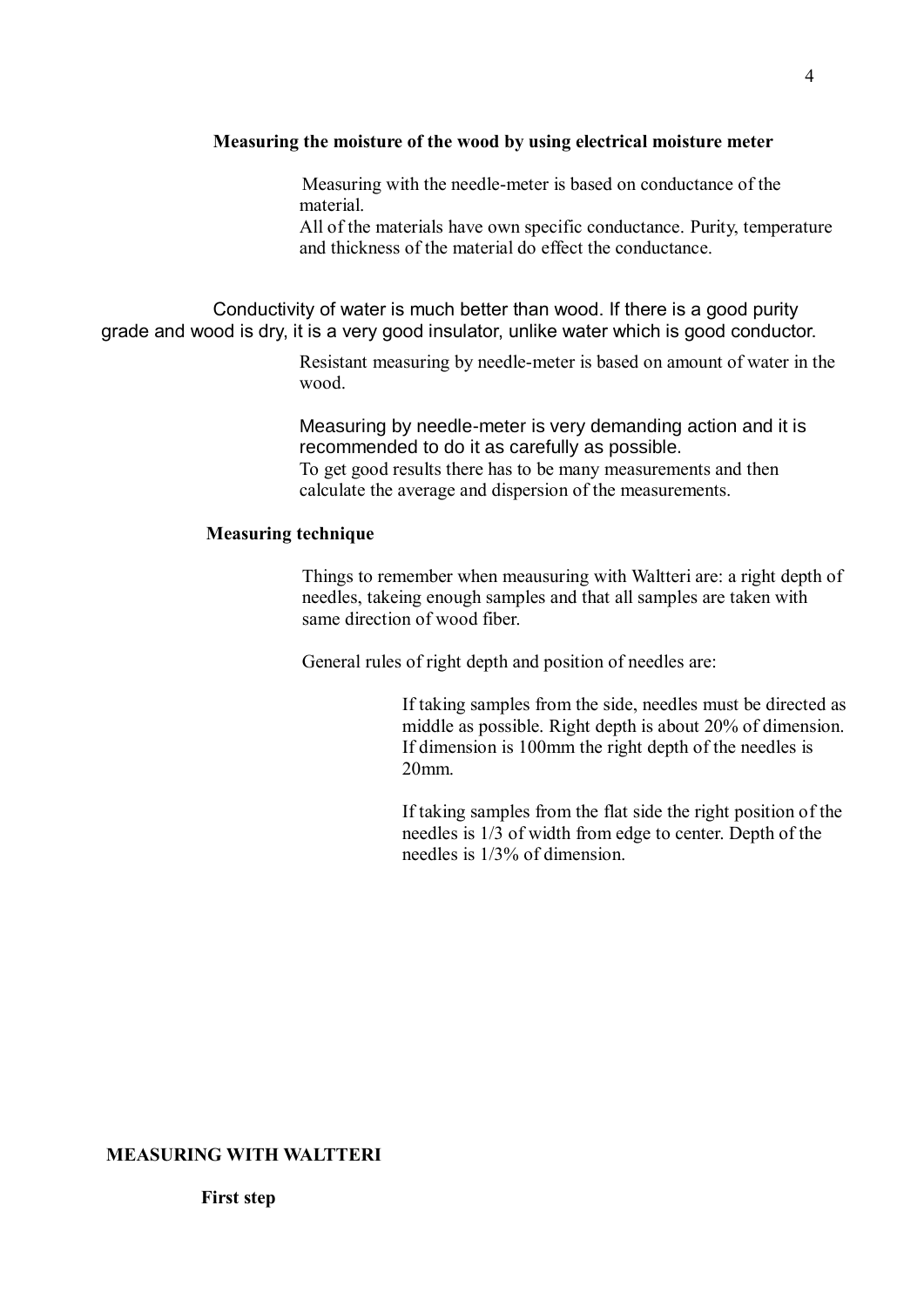Push ON-button about 3 sec. The following text should appear:

|                | $SAMPLE = XX > LOW$                                                                                                                                                      |
|----------------|--------------------------------------------------------------------------------------------------------------------------------------------------------------------------|
|                | $20^{\circ}$ C<br>XXXXXX FIR                                                                                                                                             |
| <b>SAMPL</b>   | • Number of last sample of the packet.<br>• Number sample growes with 1 when push button (E) is<br>pressed (E=save sample).<br>• Max amount of samples per packet is 30. |
| $>$ LOW        | • Value of the sample.                                                                                                                                                   |
| XXXXXX         | • Packet number, 6 digits where first two can be<br>alphabetical marks and the rest are numbers.                                                                         |
| <b>FIR</b>     | • Selection of wood FIR=Nordic fir, PIN=Nordic pine.                                                                                                                     |
| $20^{\circ}$ C | • Selection of temperature of the wood.                                                                                                                                  |

#### **Taking a sample, saving a sample and removing the last saving**

When measured, the value appears in display.

Pushing the E-button display value is locked and the sample is saved when button is released.

If it is necessary to remove the last saved sample push  $\hat{\parallel}$  until "Ei poistoa" appears on display .After this push again  $\hat{\parallel}$  until display appear "Viim. lyönti". Now pushing E-button last sample will be removed.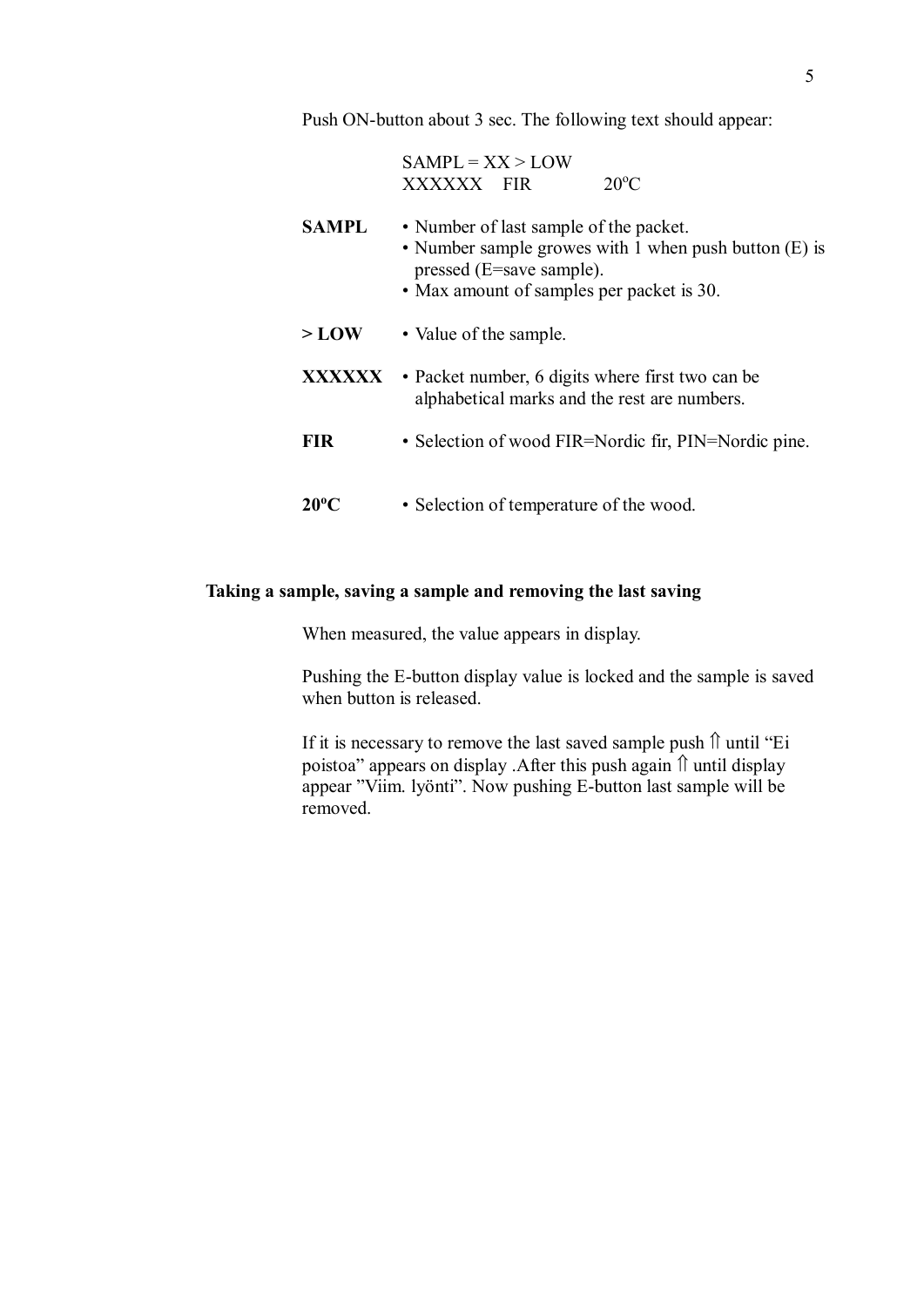#### **DISPLAYING THE BIG NUMBERS**

Change-over from *Big numbers-mode* is possible pushing  $\Leftarrow$  (LEFT) until display becomes empty and then release button. In this mode there is following information on the display:

In left edge on upper row appears " $n = X$ ". It means serial number of samples in valid packet.

In left edge on lower row appears " $t = x$ ". It means valid temperature.

In right edge of display You can see the value of the moisture. Integer value is showing by big number and a decimal is showing normal size.

If measured value is smaller than measuring range, display show "0". If measured value is larger than measuring range, display show "99".

On *Big numbers- mode* it is possible to use Waltteri in normal mode.

Waltteri will always start in normal mode.

#### **MAKING CHANGES TO SETTINGS OF WALTTERI**

 $\Rightarrow$  By pushing RIGHT button until cursor starts to blink You can go to *editing-mode.*

All changes are accepted by pushing E-button.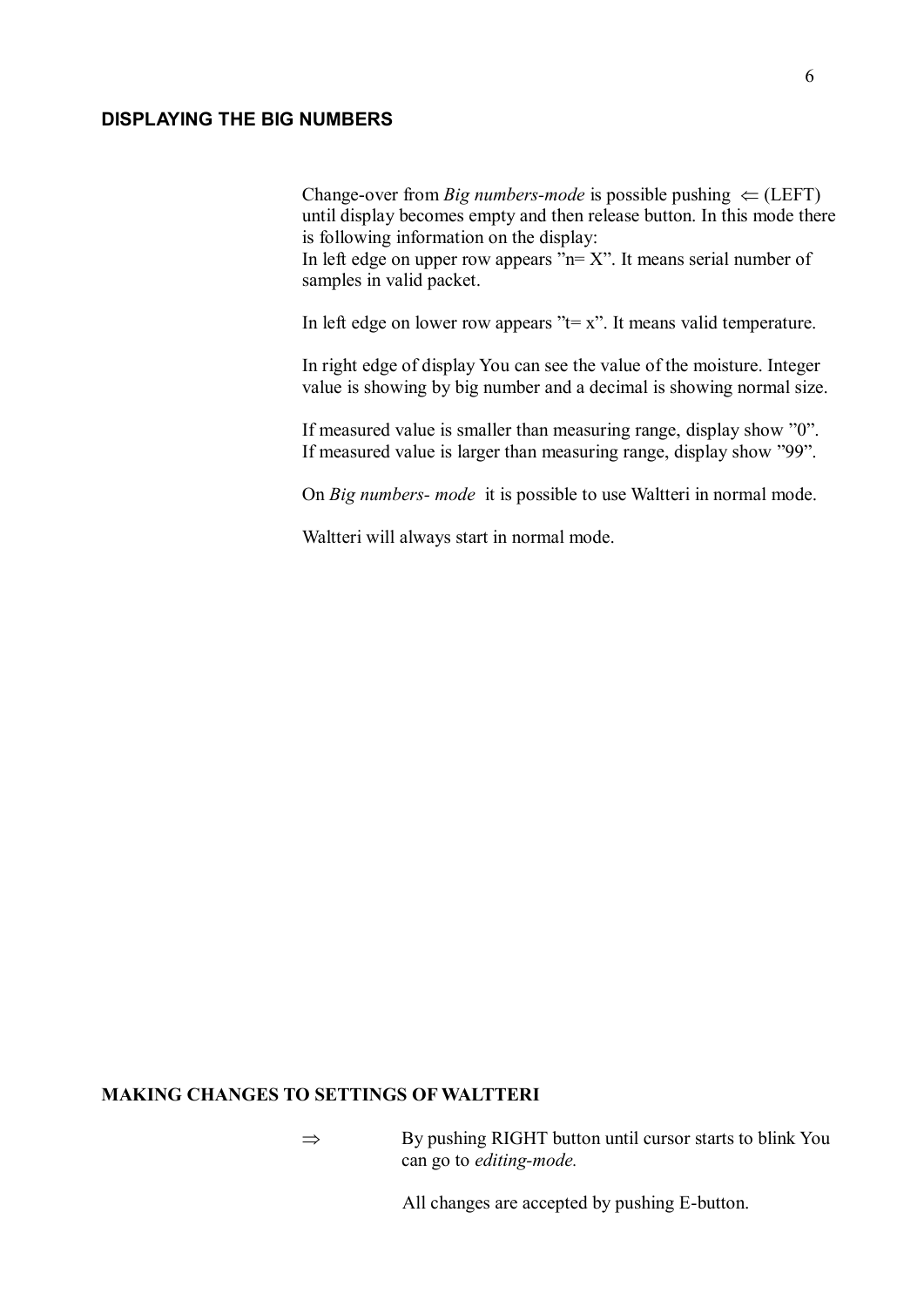# **Selection of temperature**

| $\Rightarrow$                     | Push RIGHT button until You are in editing-mode                                     |
|-----------------------------------|-------------------------------------------------------------------------------------|
| $\Leftarrow$                      | Pushing LEFT button once or two until cursor moves under<br>the mark to be changed. |
| $\hat{\parallel}$ or $\downarrow$ | Pushing UP or DOWN you can add or reduce second digit.                              |
| Ε                                 | Pushing E-button will accept changing.                                              |
| Ε                                 | Pushing E-button again to return measuring-mode.                                    |

# **Selection of the timber species**

| $\Rightarrow$                     | Push RIGHT button until You are in <i>editing-mode</i>                                |
|-----------------------------------|---------------------------------------------------------------------------------------|
| $\Rightarrow$                     | Push RIGHT button again, shortly at this time, now cursor<br>moves to timber species. |
| $\Leftarrow$                      | Pushing once LEFT button cursor stops blinking.                                       |
| $\hat{\parallel}$ or $\downarrow$ | Push button UP or DOWN to change timber.                                              |
| E                                 | Pushing E-button change is accepted.                                                  |
| E                                 | Pushing E-button again You can return to measurement-<br>mode.                        |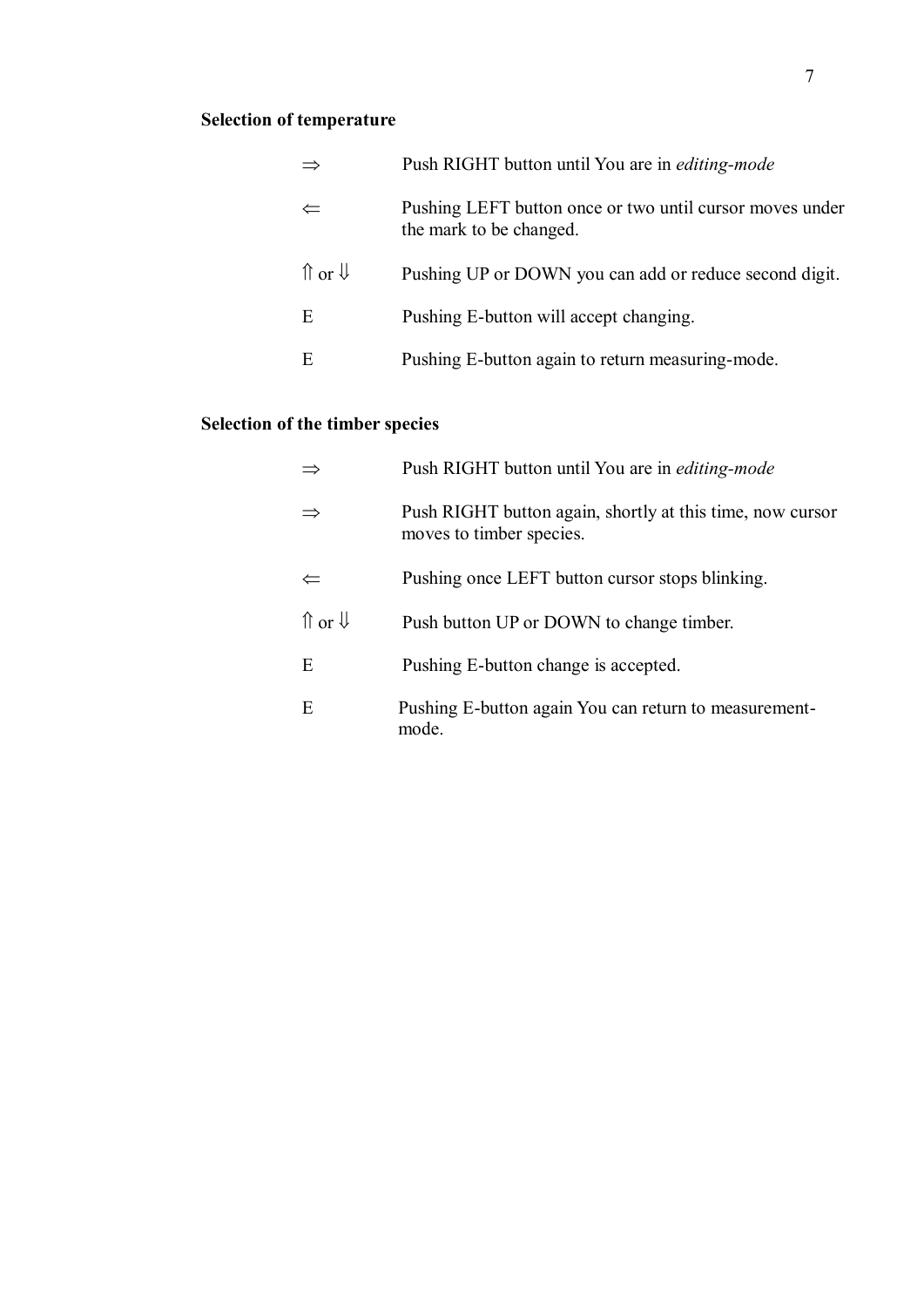# **Changing of the packet number**

|                                   | Push RIGHT button until You are in <i>editing-mode</i>         |
|-----------------------------------|----------------------------------------------------------------|
| $\Rightarrow$                     | Push RIGHT button again twice, shortly.                        |
| $\Leftarrow$                      | Pushing LEFT button once, cursor stops blinking.               |
| $\Leftarrow$ or $\Rightarrow$     | Pushing LEFT or RIGHT it is possible choose to change<br>mark. |
| $\hat{\parallel}$ or $\downarrow$ | Pushing UP or DOWN, You can change valid mark.                 |
| E                                 | Pushing E-button change is accepted.                           |
| E                                 | Pushing E-button again, return to measurement-<br>mode.        |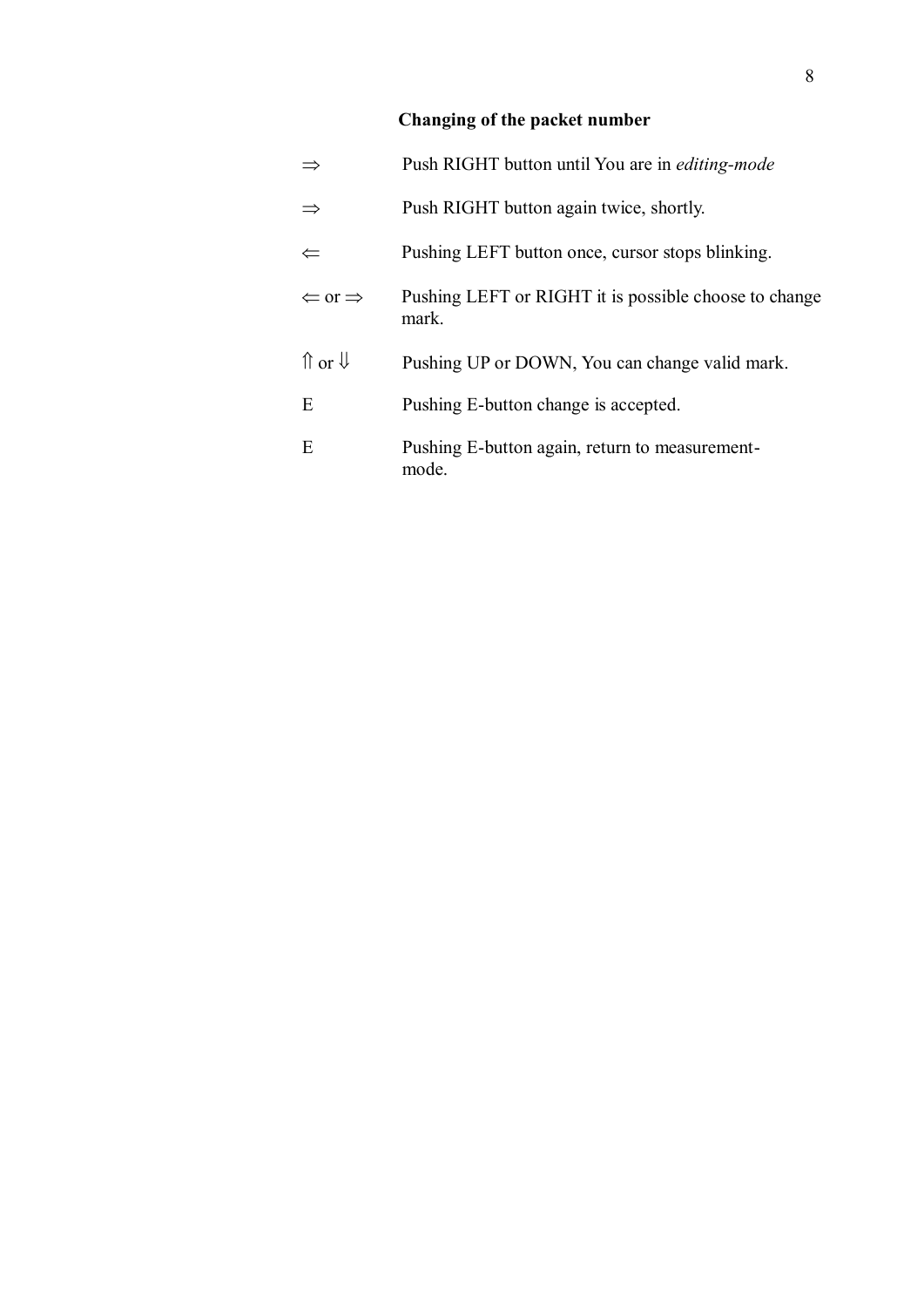#### **BROWSING OF THE PACKETS**

 Pushing DOWN button until cursor starts blinking. Now in display appears information of active packet.

| XXXXXX<br><b>FIR</b> | $20^{\circ}$ C |
|----------------------|----------------|
| $K\% = 19.7\%$       | $S = 1.9$      |

 Pushing once DOWN display scrolls and shows more information of active packet.

| $n = X$ | order number of sample   |
|---------|--------------------------|
| min     | lowest value of samples  |
| max     | highest value of samples |

 Pushing DOWN-button again, shows all saved samples of active packet, on numerical order.

#### **Changing of the browsing packet**

|                                   | Pushing DOWN button until cursor starts blinking.       |
|-----------------------------------|---------------------------------------------------------|
| $\Leftarrow$                      | Pushing once LEFT button the cursor stops blinking.     |
| $\hat{\parallel}$ or $\downarrow$ | Pushing UP or DOWN, You can change valid packet.        |
| Ε                                 | Pushing E to choose displayed packet number.            |
| ⇓                                 | Push DOWN to browsing.                                  |
| E                                 | Pushing E-button again, return to measurement-<br>mode. |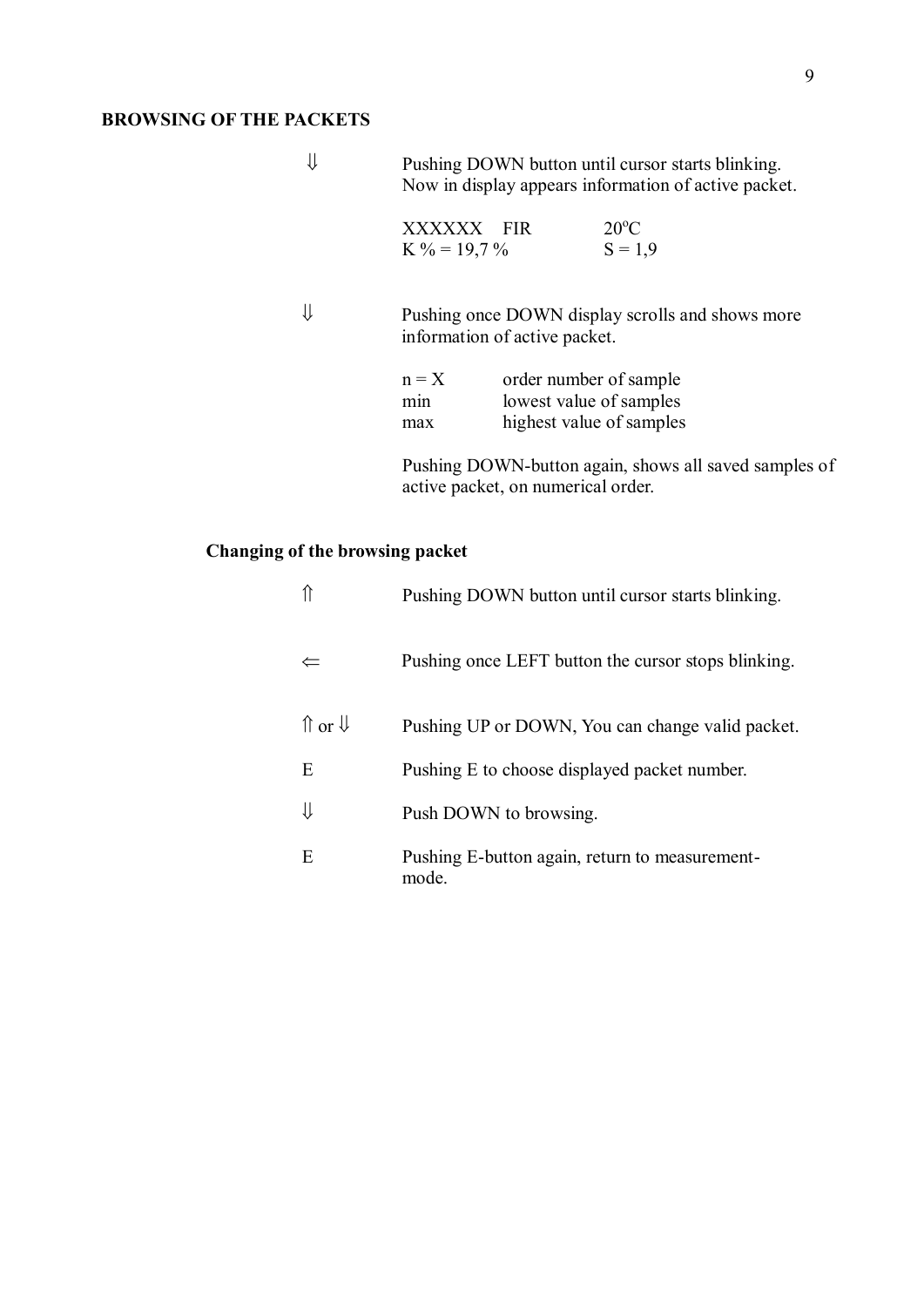#### **REMOVING OF THE SAVED DATA**

| ⇑  | Push UP until shows:<br>- Removing data<br>- No removing, this means: Return, when push E. Data not<br>removed.                                  |
|----|--------------------------------------------------------------------------------------------------------------------------------------------------|
|    | Push UP again, display shows:<br>- Removing data<br>- Last sample, this means: Return, when push E. Last<br>sample removed.                      |
| 11 | Push UP again, dsiplay shows:<br>- Removing data<br>- Samples of pck., this means: Return, when push E. All<br>samples of active packet removed. |
|    | Push UP again, dsiplay shows:<br>- Removing data<br>- Whole pack., this means: Return, when push E.<br>Last packet removed.                      |
| 11 | Push UP again, display shows:<br>- Removing data<br>All data, this means: Return, when push E.<br>All packets removed.                           |

*It is not possible to damage WALTTERI or program by pushing wrong buttons. Only saved samples or settings can be lost.*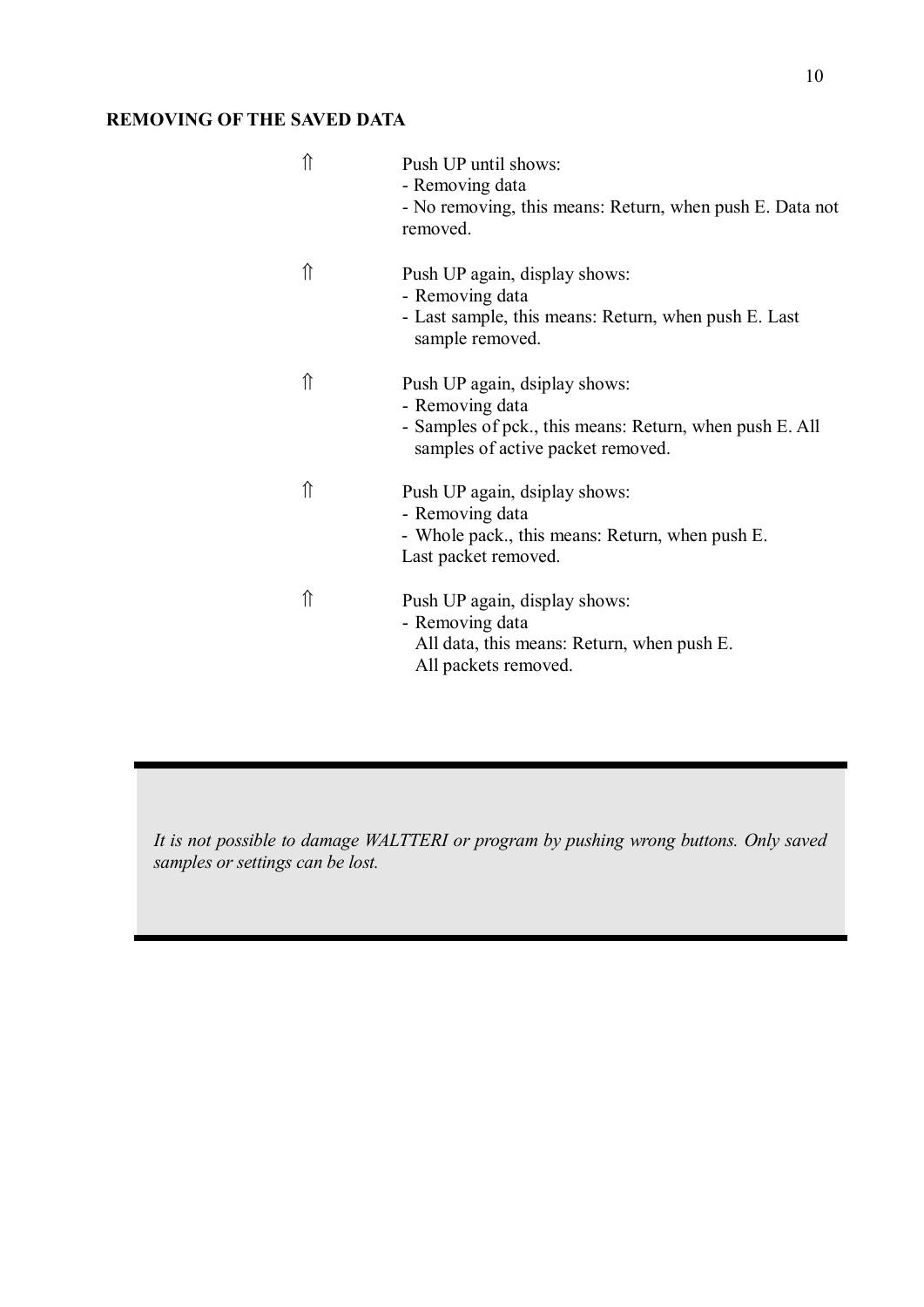#### **TIME AND DATE AND SERIAL NUMBER OF THE WALTTERI**

| $E + ON/OFF$ until Waltteri starts up. |
|----------------------------------------|
| - now there is time in display.        |

|                        | Push until cursor appear, then by pushing several times<br>more, cursor moves under changed the number. |
|------------------------|---------------------------------------------------------------------------------------------------------|
| $\hat{v}$ or $\hat{v}$ | Pushing UP or DOWN to change the number.                                                                |
| E                      | Pushing E change is accept.                                                                             |
| E                      | Pushing E again program moves to date-settings.<br>Changes are made like in a time change.              |
| E                      | Pushing E again program version is shown.                                                               |
| E                      | Pushing E again serial number is shown.                                                                 |
| E                      | Return to measurement-mode.                                                                             |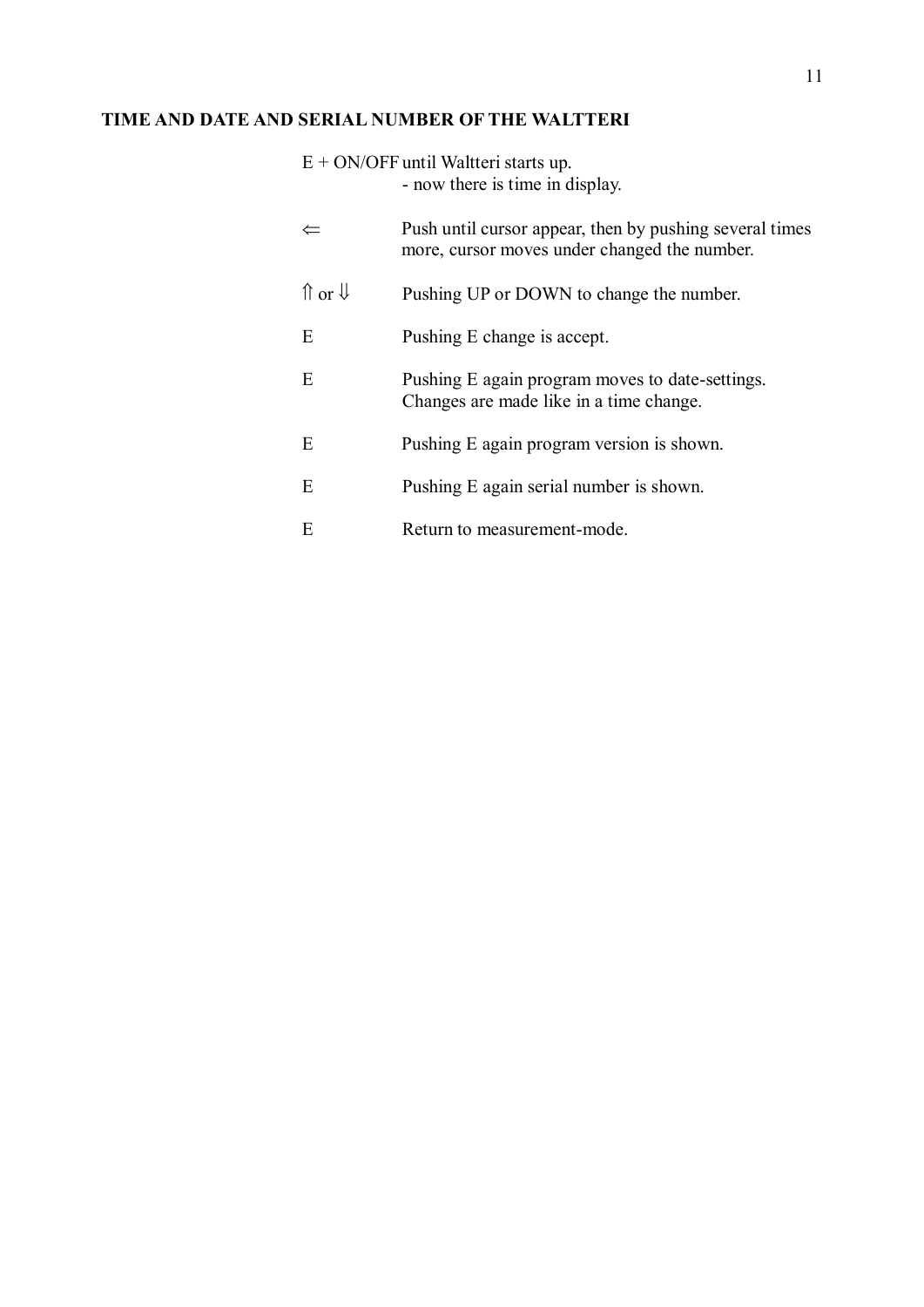#### **CHARGING OF THE BATTERY**

Turn power OFF by pushing ON/OFF button until display disappears.

Connect data / charging cable to Waltteri and then connect transformer to main supply.

Display appears: "WALTTERI POWER ON". (Charging connect automatically after 3 minutes)

It will take about 1,5- 2h to charge up empty battery.

During the charging process display is running text:: C-H-A-R-G-E.

When fully charged displays: "Charging ready".

#### **Good to know**

When battery is "LOW" will Waltteri automatically cancel all functions and turn the power off.

All saved information is still in safe and available when battery is charged again.

Waltteri checks the battery every time when turned ON, if there is enough power for half an hour use, Waltteri will not start.

To maximize life of the battery, it is necessary to use battery as long as possibly before charging again.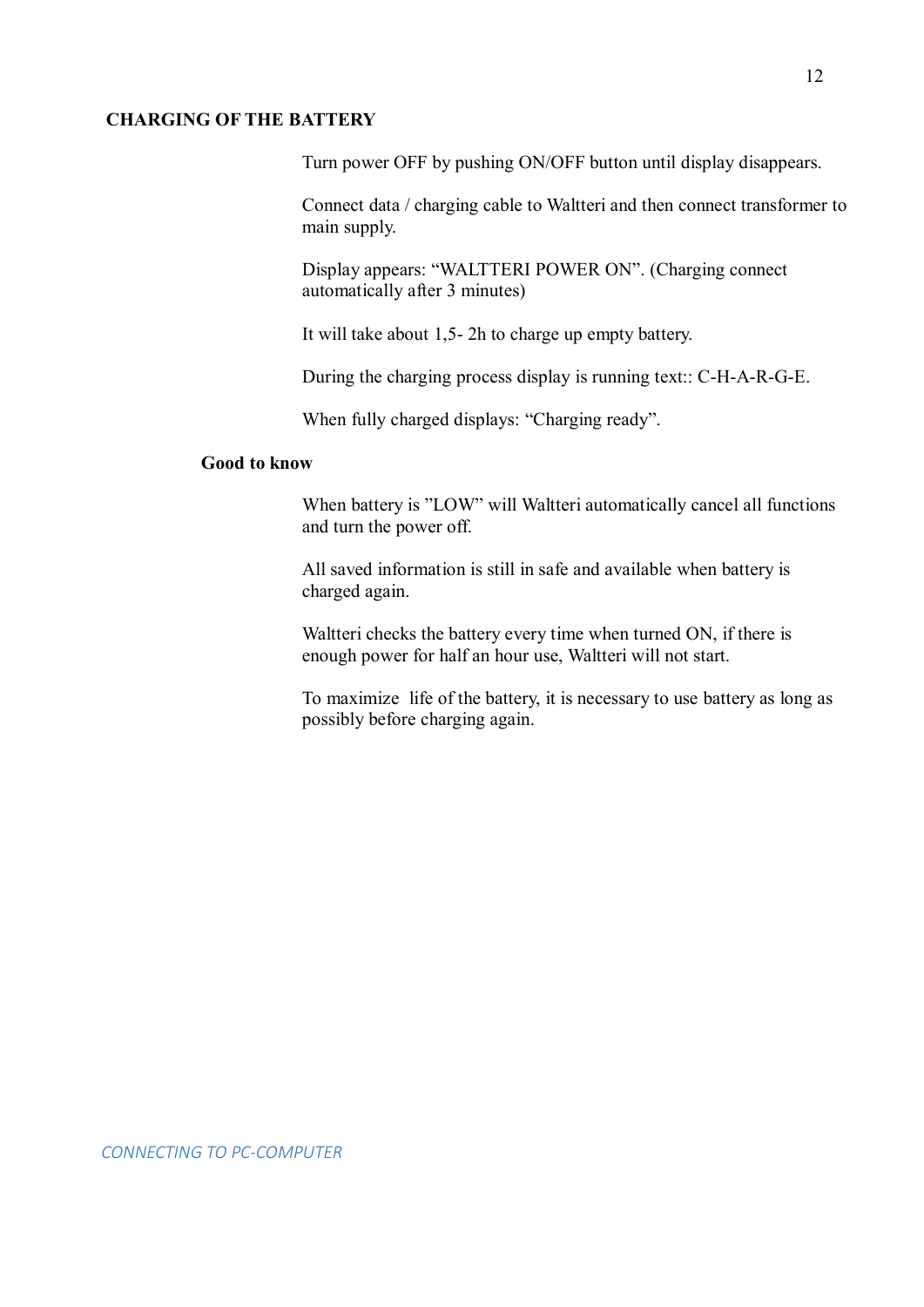#### *ATTENTION!*

*Check that main supply of Your computer is protective earth type. Otherwise Waltteri is in danger to be damaged.*

*Installing the PC-program to computer*

Make a new folder for example "C:/ Program Files/Waltteri" using normal Windows routine and copy all files on a 3,5" diskette to there. In addition is good to make another folder under this. There is good to save measurement files and calibrations check files.

Waltteri program start to clicking "Waltteri.exe" icon.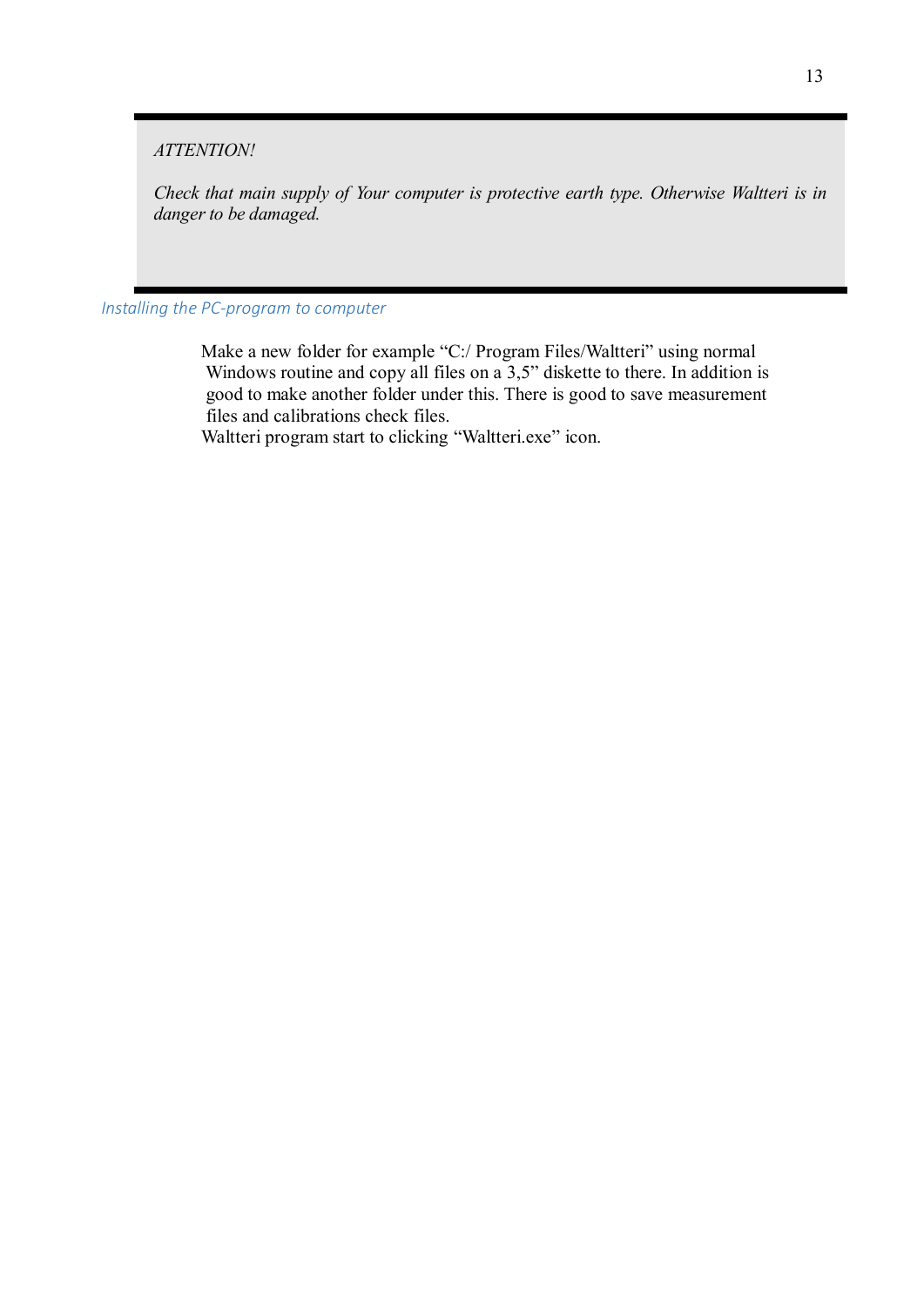#### **MENU OF THE CALIBRATION**

#### **Checking the calibration of WALTTERI**

It is possible to check calibration of Waltteri and document it.

To make complete checking for calibration, You need calibration-resistor box. This resistor box is available from Valutec Oy.

PC-program guide tells You step by step what is needed to be done.

#### **Opening of the saved data of calibration**

Saved calibration protocol is possible to load.

#### **Reading a serial number of Waltteri**

Read serial number of Waltteri.

#### **Main menu**

Return to main menu.

*TRANSFERRING MEASURED DATA TO COMPUTER*

This operation copies measurement results from Waltteri to PC.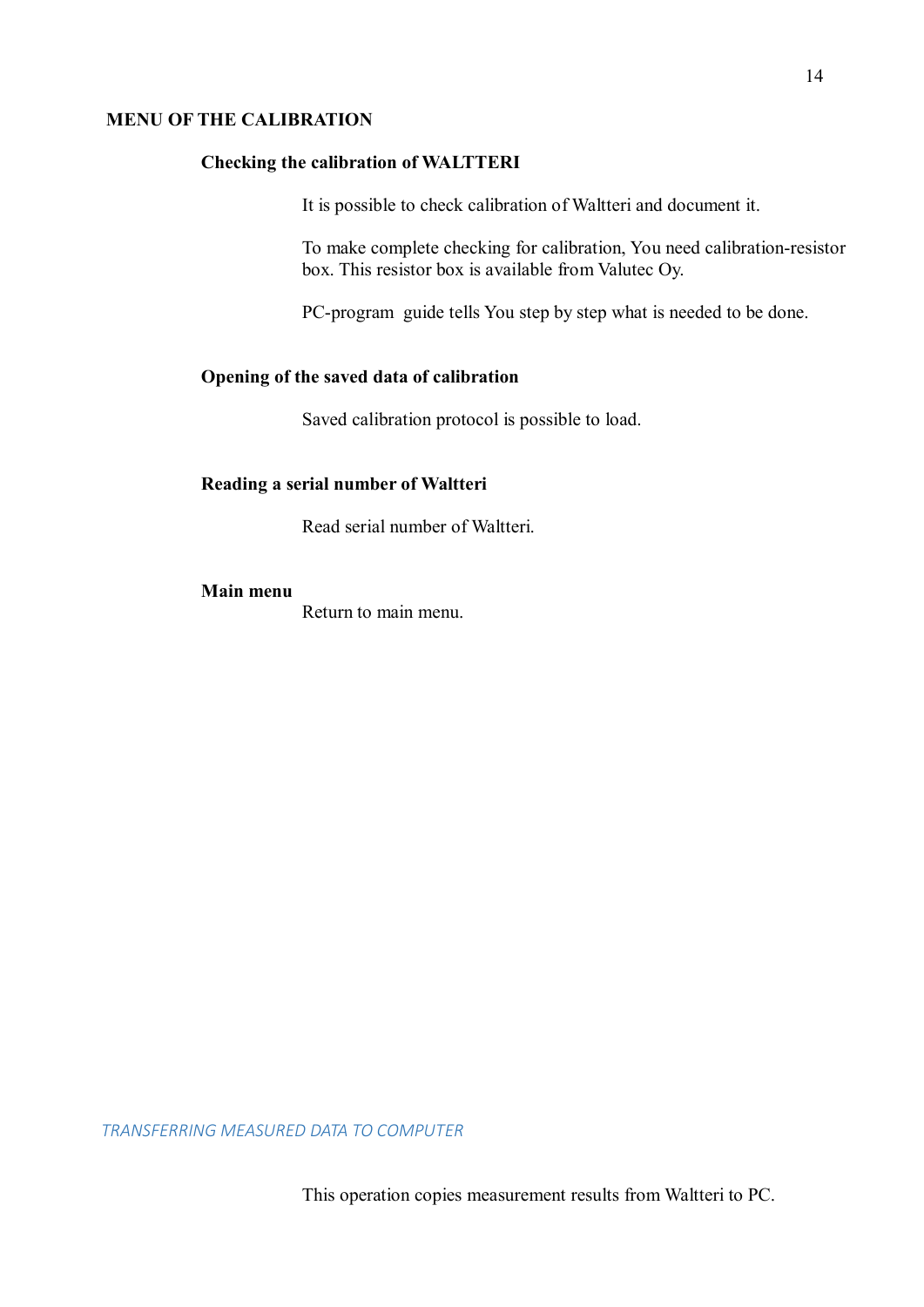Data / charging cable has to be connected to Waltteri and Waltteri must be ON. Then press ENTER

When all data is transferred, display shows collated set of packets.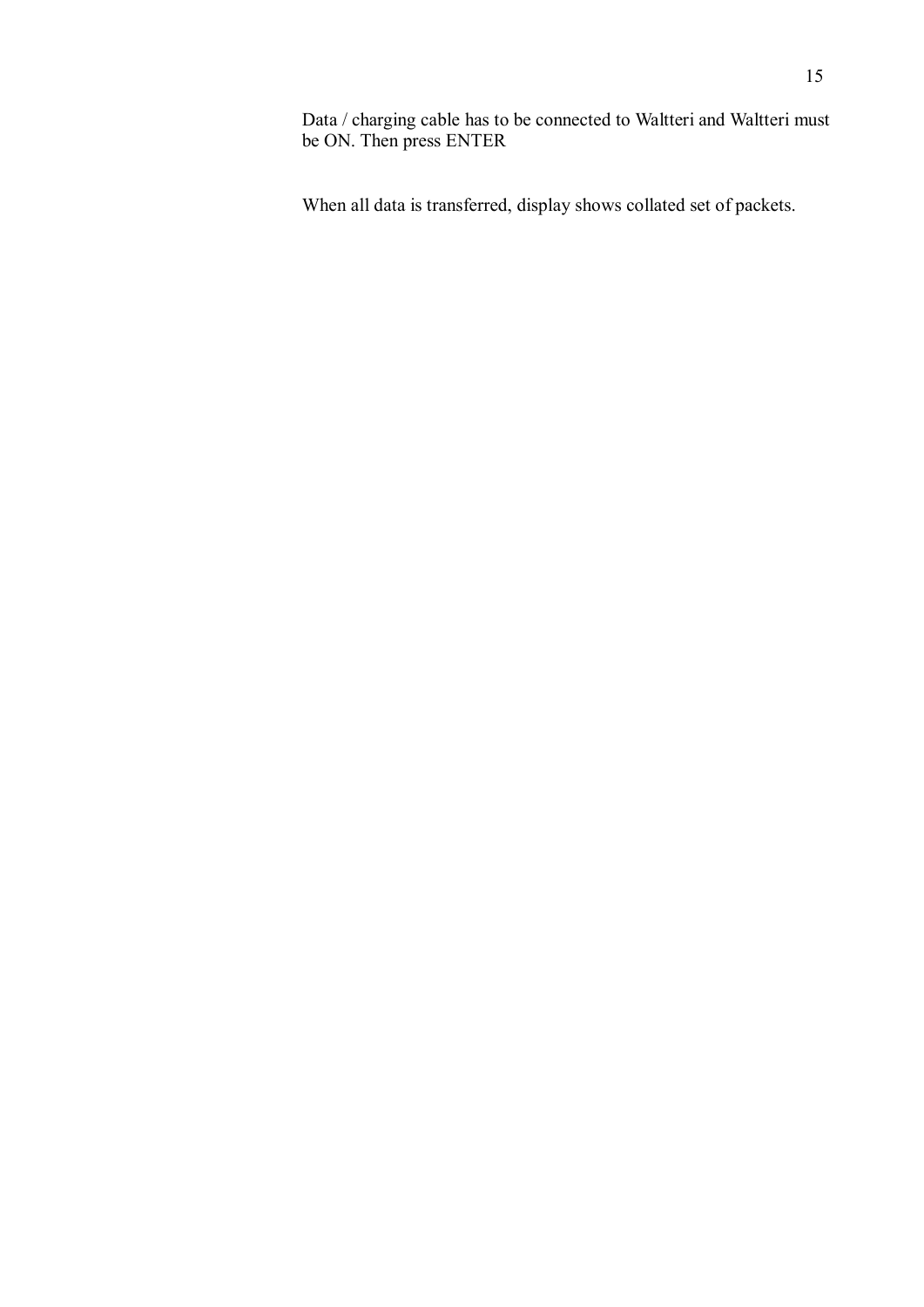

#### **SETTINS OF INTERFACE**

You can choose communication ports between Waltteri and PC.

| Printer       | ═ | LPT1:              |
|---------------|---|--------------------|
| <b>RS 232</b> | = | COM <sub>1</sub> : |

Choose RS-232 port (1=COM1 2=COM2)

All document prints to LPT1